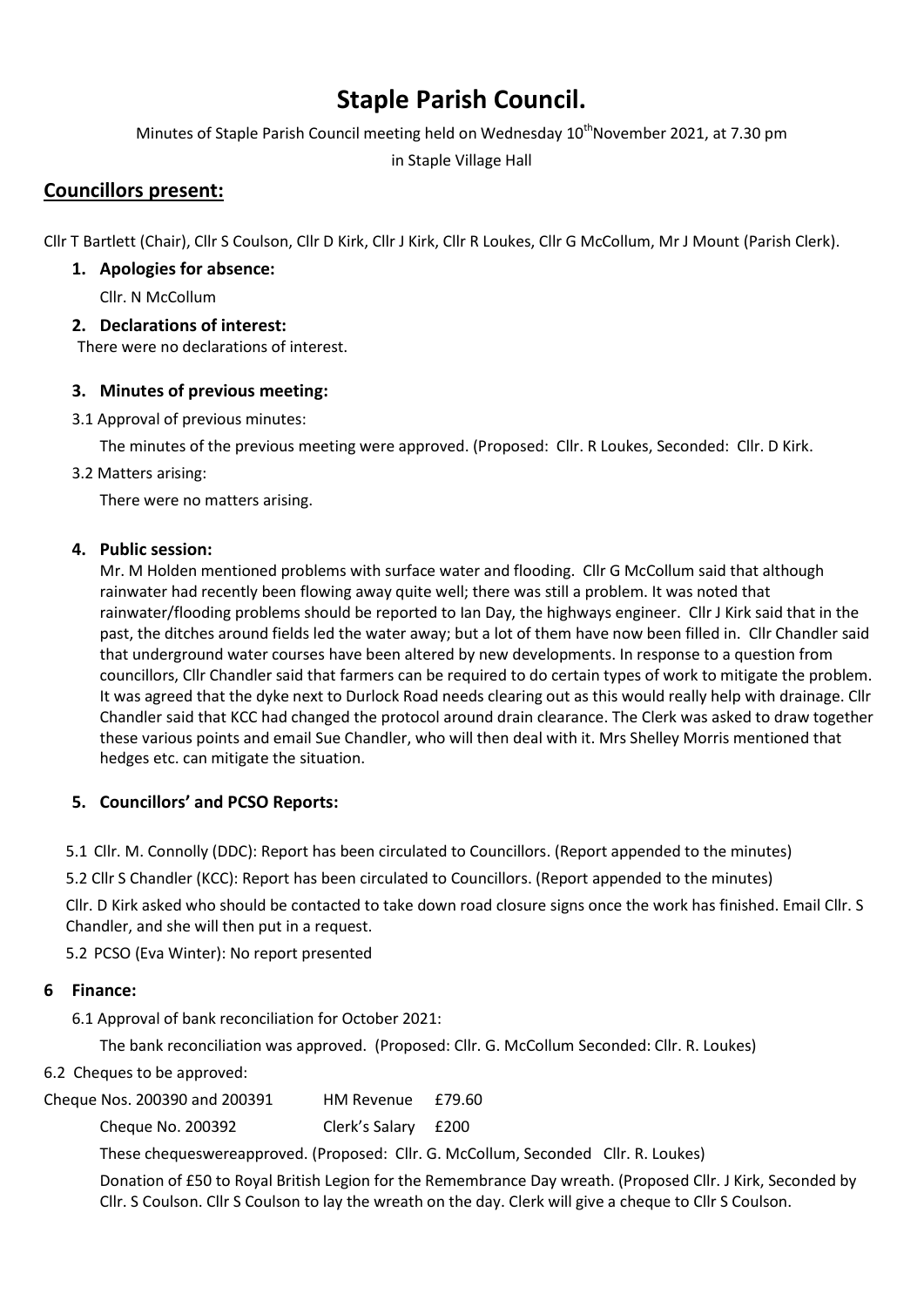#### 6.3: Other financial items:

There were none.

#### 7 Correspondence received:

7.1 Terry Martin ref. beacons for HM Queen's Jubilee. Discussion about having a beacon built. Cllr. R Loukes said that we could have a bonfire constructed to Council specification. To be further discussed at a later date.

7.2 Nicola Snow ref. speed on Fleming Road. Clerk to respond to Mrs Snow and say how concerned the Parish Council are about speeding along the road, but it is outside the boundary of the parish.

7.3 Toby Butler ref. SID at Piglet Place. The Parish Clerk sent a letter to Toby Butler, unfortunately a letter had already been sent by Cllr R Loukes, owing to a misunderstanding.

7.4 English rural ref. Bartlett Close. This item was discussed under Agenda item no 11

7.5A Parishioner wroteto the Parish Council with ref. to obstructions to vehicles. Clerk to write to the parishioner giving him the outcome to the discussion. Clerk to write to L Jarvis at DCC and report the problem of a wall. Forward a copy of the letter to Cllr. S Chandler. If the wall is close to the highway, it would require planning permission.

7.6 Mr Collingwood ref. minor accident at the corner of The Street. Councillors discussed the problem about parking. Cllr. R. Loukes said that we have a highways improvement plan and this problem is first on the list. Clerk to reply to Mr Collingwood stating the action that the Parish Council is taking. Clerk to write to the residents concerned, stating the Parish Council's concerns. Address is 1, Dell View.

7.7 Mr Mervyn Laker ref. quotation for servicing garden machinery.

Quotation was accepted unanimously. (Proposed by J Kirk, Seconded by R. Loukes)

7.8 Mr J Aldington ref. fibre optic internet in Goodnestone

Parish Clerk to ask him to come to the next Parish Council meeting.

## 8 Reports:

#### 8.1 Planning applications determined

Site at Three Tuns, The Street, Staple, Condition approved

#### 8.2 Planning applications submitted

Frog and Orange, Shatterling. Erection of 6 no. detached dwellings. Councillors agreed in principal. Proposed by Cllr. J Kirk, seconded by Cllr G McCollum. Councillors supported the application, but with reservations concerning sight lines and access onto the A257.

Summerfield Nurseries, Barnsole Road. Variation of condition 2 of previous planning application. Councillors Supported the application.

8.2.1 Village Hall and recreation ground:

Bookings are very poor at the moment. Maintenance has continued to take place. CCTV is now in place and the associated cables are shielded to prevent vandalism.

#### 8.4 SID/Speedwatch:

Cllr R Loukes reported on Speedwatch and SIDs. (Report appended to minutes)

8.5: Footpaths: